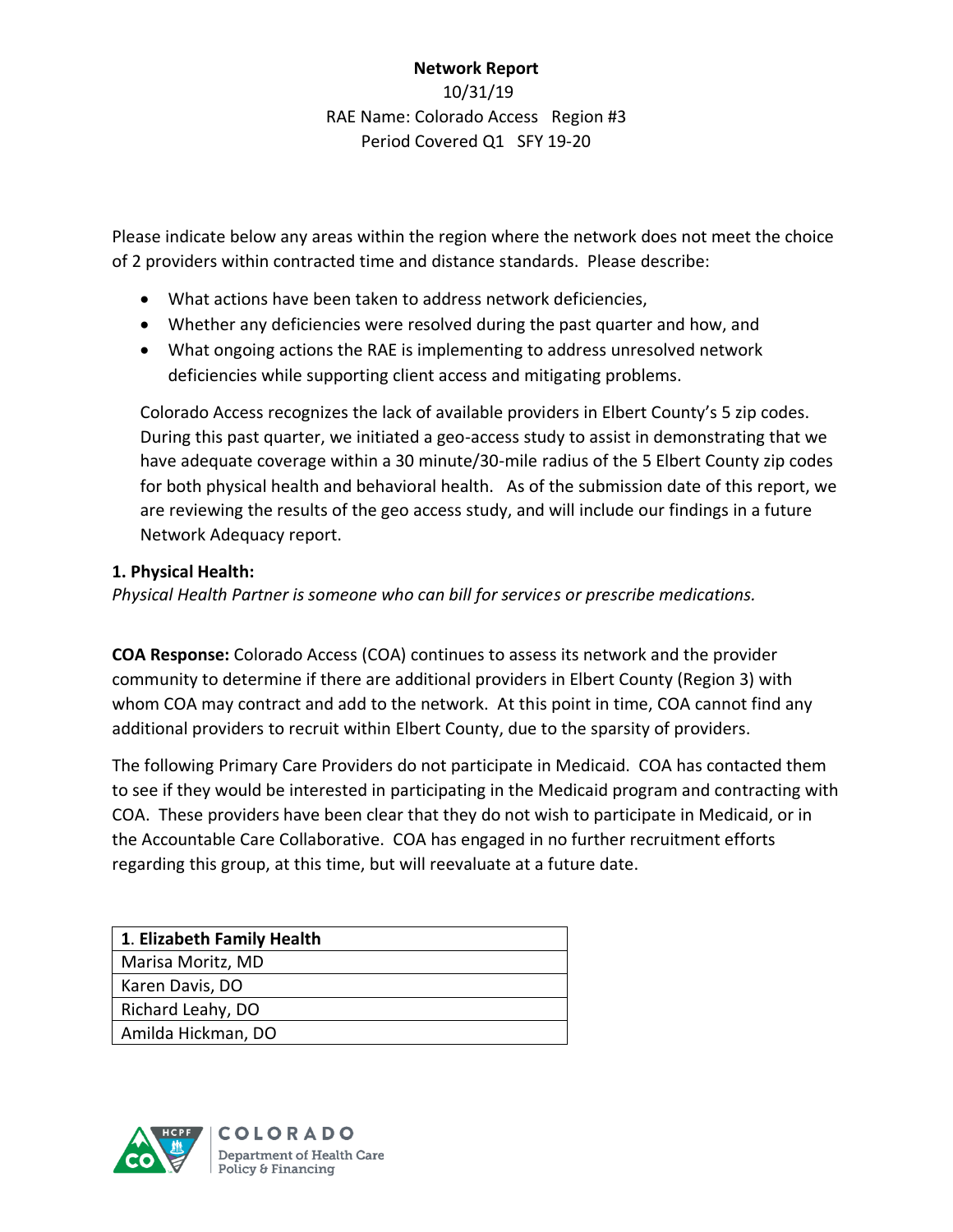## **ACC Network Adequacy Report**  UPDATED: 10/31/19 RAE Name: Colorado Access Region # 3 Period Covered Q1 SFY 19-20

### **2. Behavioral Health**

*Licensed Behavioral Clinician means a provider who is clinical social worker licensed pursuant to CRS 12-43-404, marriage and family therapist licensed pursuant to CRS 12-43-504, professional counselor licensed pursuant to CRS 12-43-603, addiction counselor licensed pursuant to CRS 12- 43-804, or psychologist (Psy.D/Ph.D) licensed pursuant to CRS 12-43-304.*

*Licensed Behavioral Health Practitioner means a provider who is advanced practice nurse licensed pursuant to CRS 12-38-111.5, physician/psychiatrist licensed pursuant to CRS 12-36- 101, or physician assistant license pursuant to CRS 12-36-106.*

**COA Response:** The following behavioral health providers have been contacted to see if they would be interested in participating in the Medicaid program and contracting with COA. COA will continue to follow-up with the providers who have not responded with a firm "no".

| Provider          | <b>Status</b>                   | Follow-up       |
|-------------------|---------------------------------|-----------------|
|                   |                                 | Contact was     |
|                   |                                 | attempted again |
|                   |                                 | on 7/10 via     |
|                   |                                 | phone and       |
|                   |                                 | email. 10/11:   |
|                   |                                 | Not validated.  |
| Heather Reck, LPC | Provider is not validated.      | No response.    |
|                   |                                 | F/U by Provider |
|                   |                                 | Relations for   |
| Debbie Baty, LPC  | Contracted, effective 10/15/19. | training        |

• We are committed to working through other means to ensure access to care and navigation services for COA members, there, while continuing to grow the provider network. COA, for example, is working through the Elbert County Interagency Oversight Group (IOG) to bring certain services and connections to the county that might not otherwise be readily available. Working with Elbert County IOG to collaborate with Colorado Access as their RAE through performance measure alignment. Elbert County IOG requested a performance measure alignment proposal for the 2020/2021 fiscal year in August 2019.

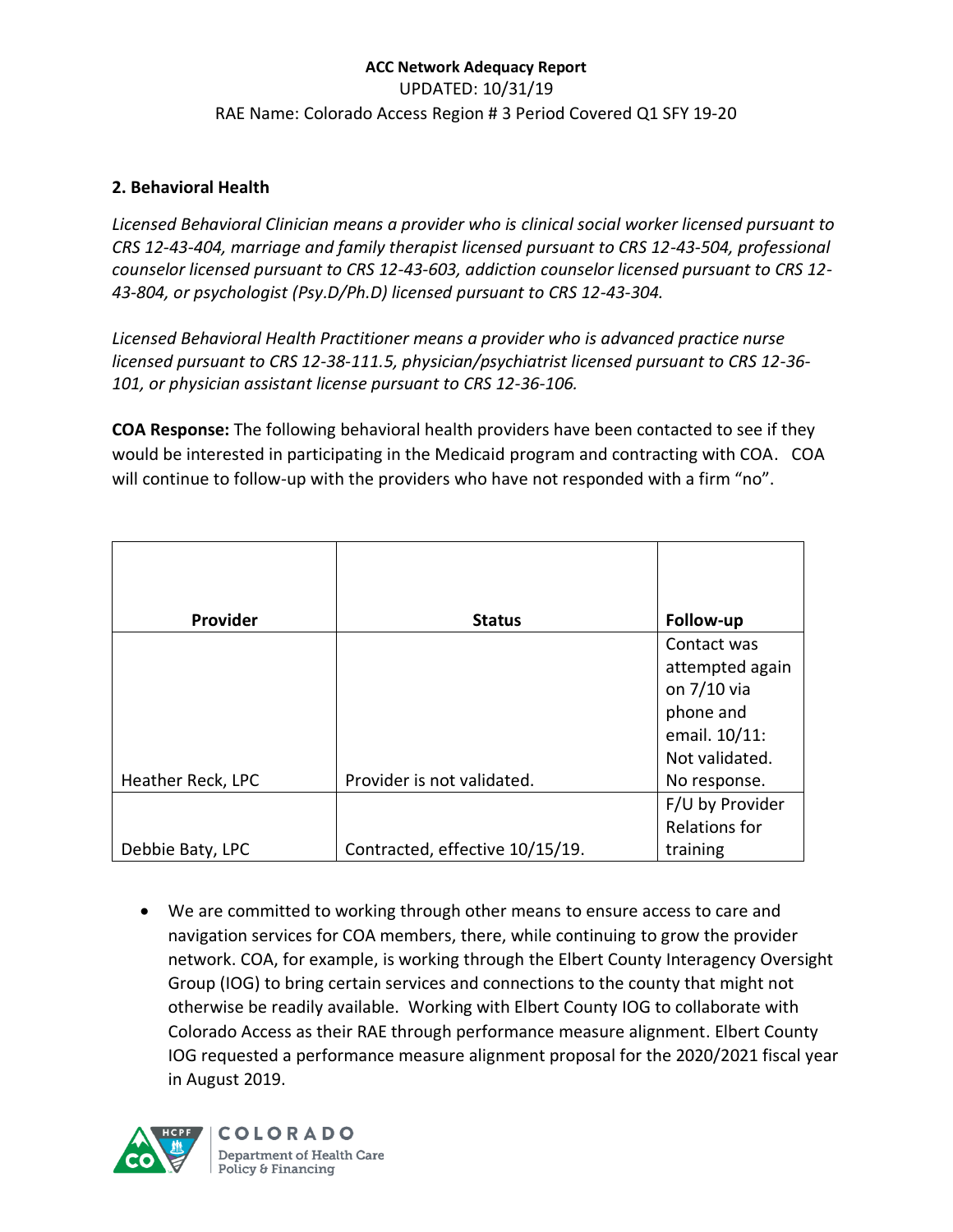UPDATED: 10/31/19

RAE Name: Colorado Access Region # 3 Period Covered Q1 SFY 19-20

- Ongoing Health First Colorado member work with youth and families in Elbert County lead by the IOG Coordinator, including facilitated connection to care management and help with locating and accessing behavioral health providers
- Minimum bimonthly meetings with Elbert County service organizations including local human/social services, local judicial districts, local health departments, school districts, community mental health centers, and community based organizations who offer critical services to youth and families involved in the child welfare system.
- Quarterly meetings with Colorado Department of Human Services, the lead administration agency for IOG regarding collaboration efforts and best practices for effective IOG/RAE partnership for Elbert County.
- Provided vision and hearing screening equipment for early childhood school readiness for Elbert County School District.

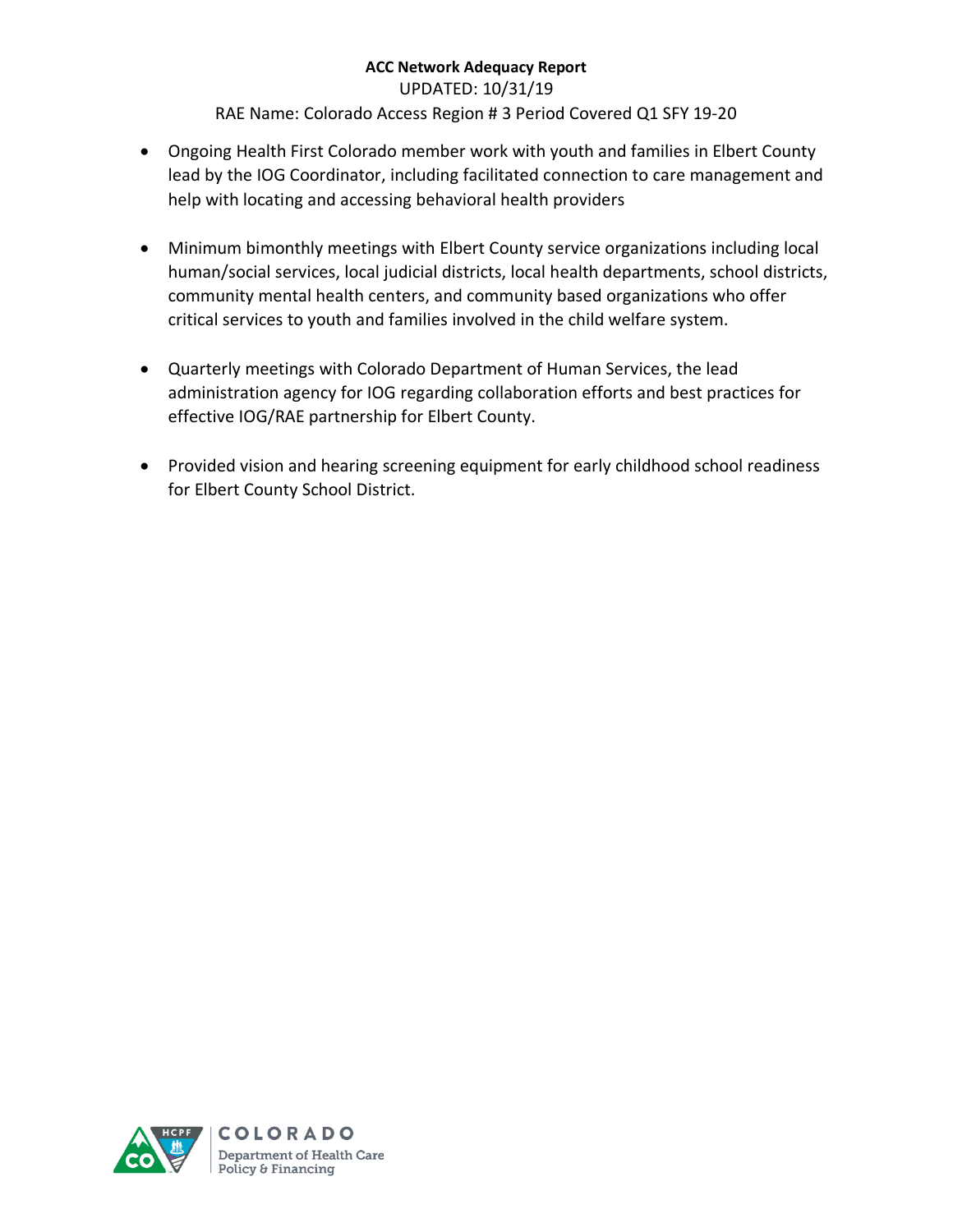#### UPDATED: 10/31/19

#### RAE Name: Colorado Access Region # 3 Period Covered Q1 SFY 19-20

### **1. Please complete the tables for all of the providers in your network.**

The below tables have been intentionally left blank. The information requested can be found in Appendix I PH R3 Q1 and Appendix II BH R3 Q1, both included with this report submission.

NOTE: For the Physical Health Provider Type, please enter either: Adult Primary Care, Family Medicine, Pediatric Primary Care, OB/GYN, CMHC, or Other.

|                                                                                 | PHYSICAL HEALTH |                      |                                   |                            |                            |                                        |                                      |                           |
|---------------------------------------------------------------------------------|-----------------|----------------------|-----------------------------------|----------------------------|----------------------------|----------------------------------------|--------------------------------------|---------------------------|
| <b>Network</b><br>Provider<br>(Practice sites)<br>- list the<br>billing ID here | County          | <b>Provider Type</b> | Number of<br><b>Practitioners</b> | <b>New Provider</b>        | Left the<br><b>Network</b> | <b>Accepting New</b><br><b>Clients</b> | <b>Provides after-</b><br>hours care | *Single Case<br>Agreement |
|                                                                                 |                 |                      |                                   | Please Check if applicable |                            |                                        |                                      |                           |
|                                                                                 |                 |                      |                                   |                            |                            |                                        |                                      |                           |
|                                                                                 |                 |                      |                                   |                            |                            |                                        |                                      |                           |
|                                                                                 |                 |                      |                                   |                            |                            |                                        |                                      |                           |
|                                                                                 |                 |                      |                                   |                            |                            |                                        |                                      |                           |
|                                                                                 |                 |                      |                                   |                            |                            |                                        |                                      |                           |
|                                                                                 |                 |                      |                                   |                            |                            |                                        |                                      |                           |
|                                                                                 |                 | Sub-Total            |                                   |                            |                            |                                        |                                      |                           |

\* There were no Single Case Agreements for this reporting period.

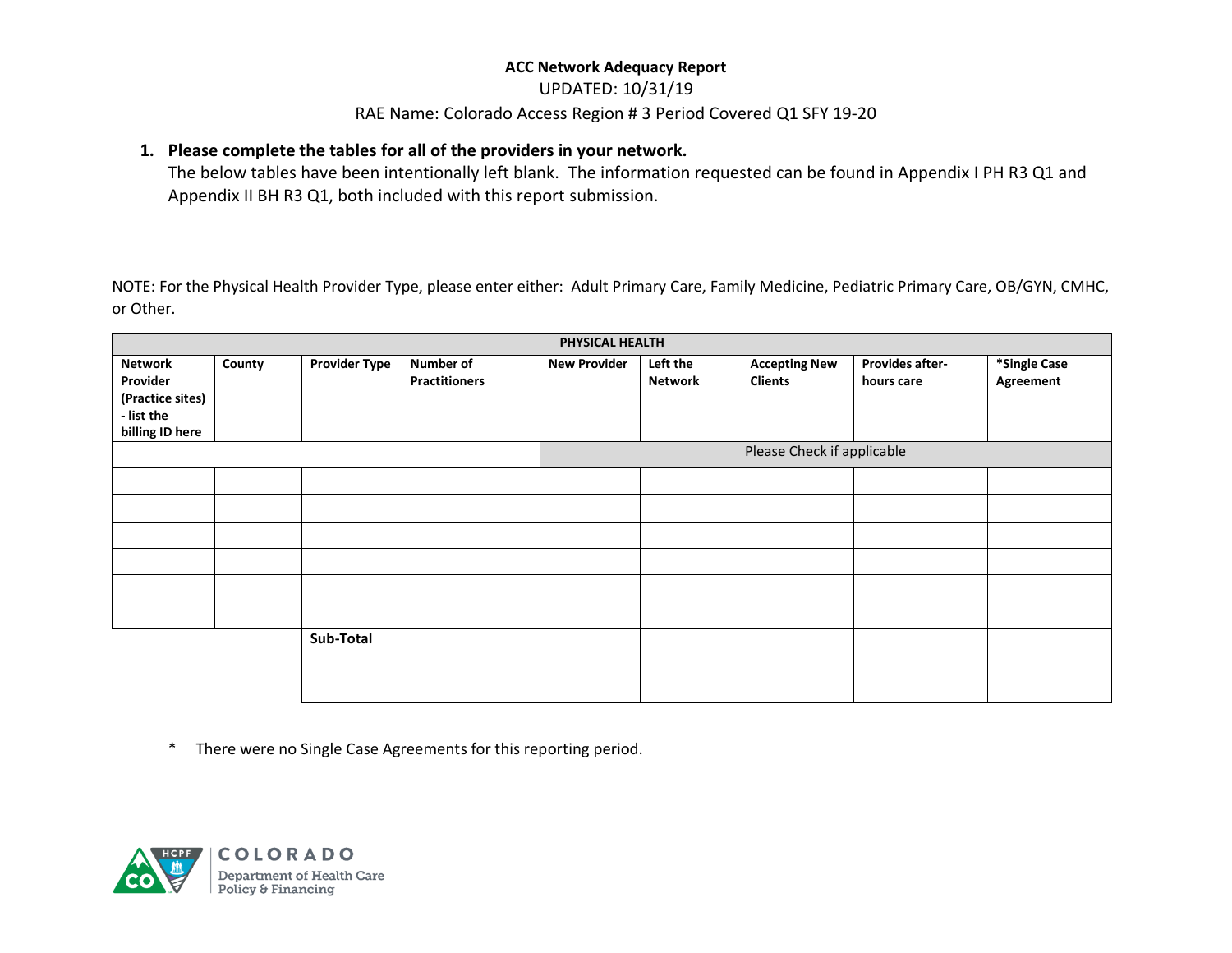### UPDATED: 10/31/19 RAE Name: Colorado Access Region # 3 Period Covered Q1 SFY 19-20

NOTE: For the Behavioral Health Provider Types, please enter either: Adult Mental Health Provider, Pediatric Mental Health Provider, Substance Use Provider, Psychiatrist, Child Psychiatrist, Psychiatric Prescriber, or Other.

| <b>BEHAVIORAL HEALTH</b>                          |        |                         |                                                                                                        |                 |                            |                                        |                                        |                           |                                       |
|---------------------------------------------------|--------|-------------------------|--------------------------------------------------------------------------------------------------------|-----------------|----------------------------|----------------------------------------|----------------------------------------|---------------------------|---------------------------------------|
| <b>Network</b><br>Provider<br>(Practice<br>sites) | County | Provider<br><b>Type</b> | The Number of<br>Licensed<br><b>Behavioral Health</b><br><b>Practitioners and</b><br><b>Clinicians</b> | New<br>Provider | Left the<br><b>Network</b> | <b>Accepting New</b><br><b>Clients</b> | <b>Provides</b><br>after-hours<br>care | *Single Case<br>Agreement | Located in<br><b>PCMP</b><br>Practice |
|                                                   |        |                         |                                                                                                        |                 |                            | Please Check if applicable             |                                        |                           |                                       |
|                                                   |        |                         |                                                                                                        |                 |                            |                                        |                                        |                           |                                       |
|                                                   |        |                         |                                                                                                        |                 |                            |                                        |                                        |                           |                                       |
|                                                   |        |                         |                                                                                                        |                 |                            |                                        |                                        |                           |                                       |
|                                                   |        |                         |                                                                                                        |                 |                            |                                        |                                        |                           |                                       |
|                                                   |        |                         |                                                                                                        |                 |                            |                                        |                                        |                           |                                       |
|                                                   |        |                         |                                                                                                        |                 |                            |                                        |                                        |                           |                                       |
|                                                   |        | Sub-Total               |                                                                                                        |                 |                            |                                        |                                        |                           |                                       |

\* There were no Single Case Agreements for this reporting period.

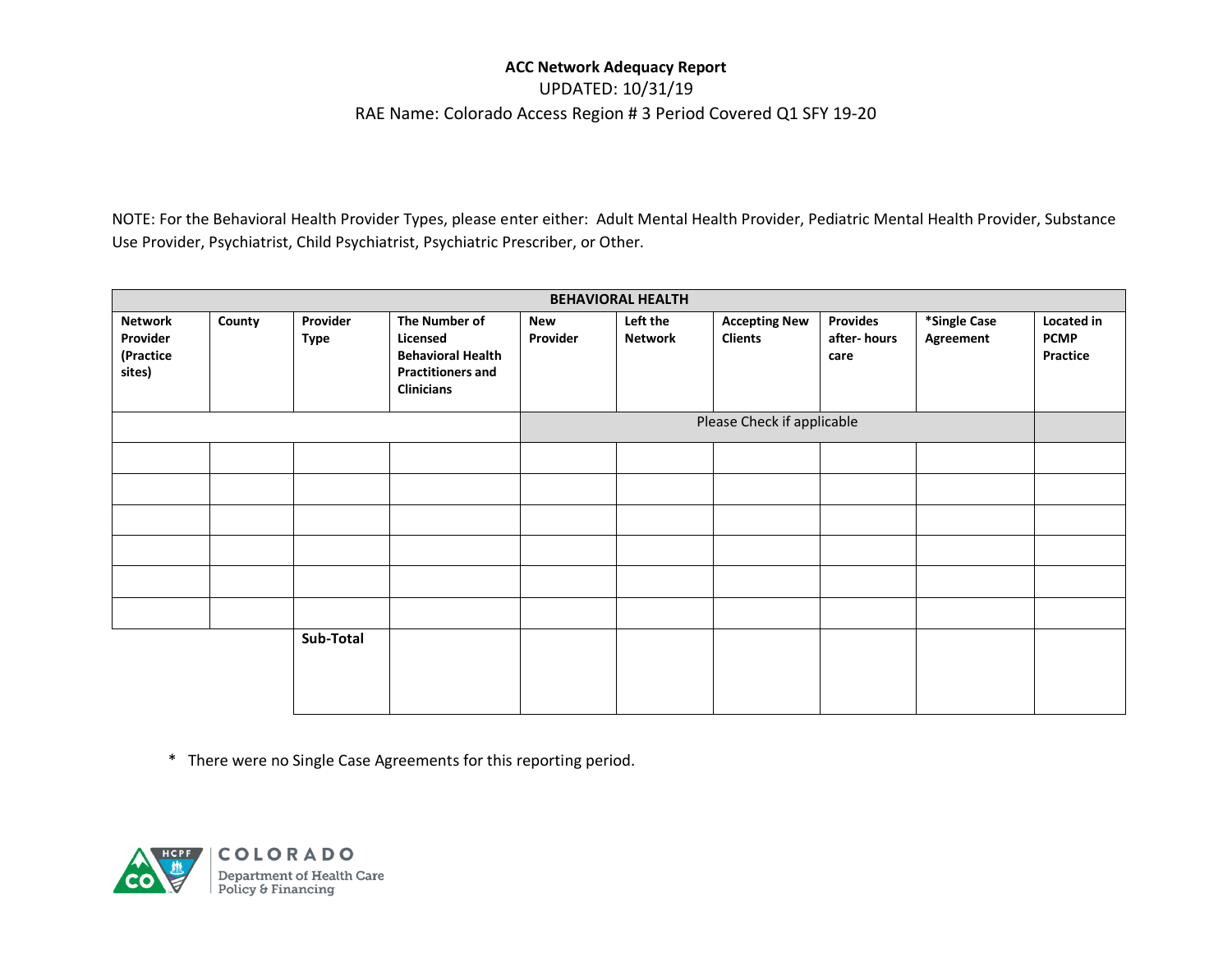UPDATED: 10/31/19 RAE Name: Colorado Access Region # 3 Period Covered Q1 SFY 19-20

## **2. Please indicate the practitioner to client ratios in each county of your region**

| PHYSICAL HEALTH |                                          |                                             |                                               |                                                   |                                            |  |  |
|-----------------|------------------------------------------|---------------------------------------------|-----------------------------------------------|---------------------------------------------------|--------------------------------------------|--|--|
| County          | <b>Number of</b><br><b>Practitioners</b> | <b>Number of Enrolled</b><br><b>Members</b> | <b>Ratio for Adult</b><br><b>Practitioner</b> | <b>Ratio for Pediatric</b><br><b>Practitioner</b> | <b>Ratio for Mid-Level</b><br>Practitioner |  |  |
| Adams           | 535                                      | 126,731                                     | 1:390                                         | 1:473                                             | 1:787                                      |  |  |
| Arapahoe        | 791                                      | 110,246                                     | 1:278                                         | 1:252                                             | 1:405                                      |  |  |
| Douglas         | 422                                      | 25,500                                      | 1:209                                         | 1:129                                             | 1:118                                      |  |  |
| Elbert          | 3                                        | 3,514                                       | N/A                                           | N/A                                               | 1:1171                                     |  |  |
| Sub-Total       | 1,751                                    | 265,991                                     | 1:315                                         | 1:295                                             | 1:434                                      |  |  |